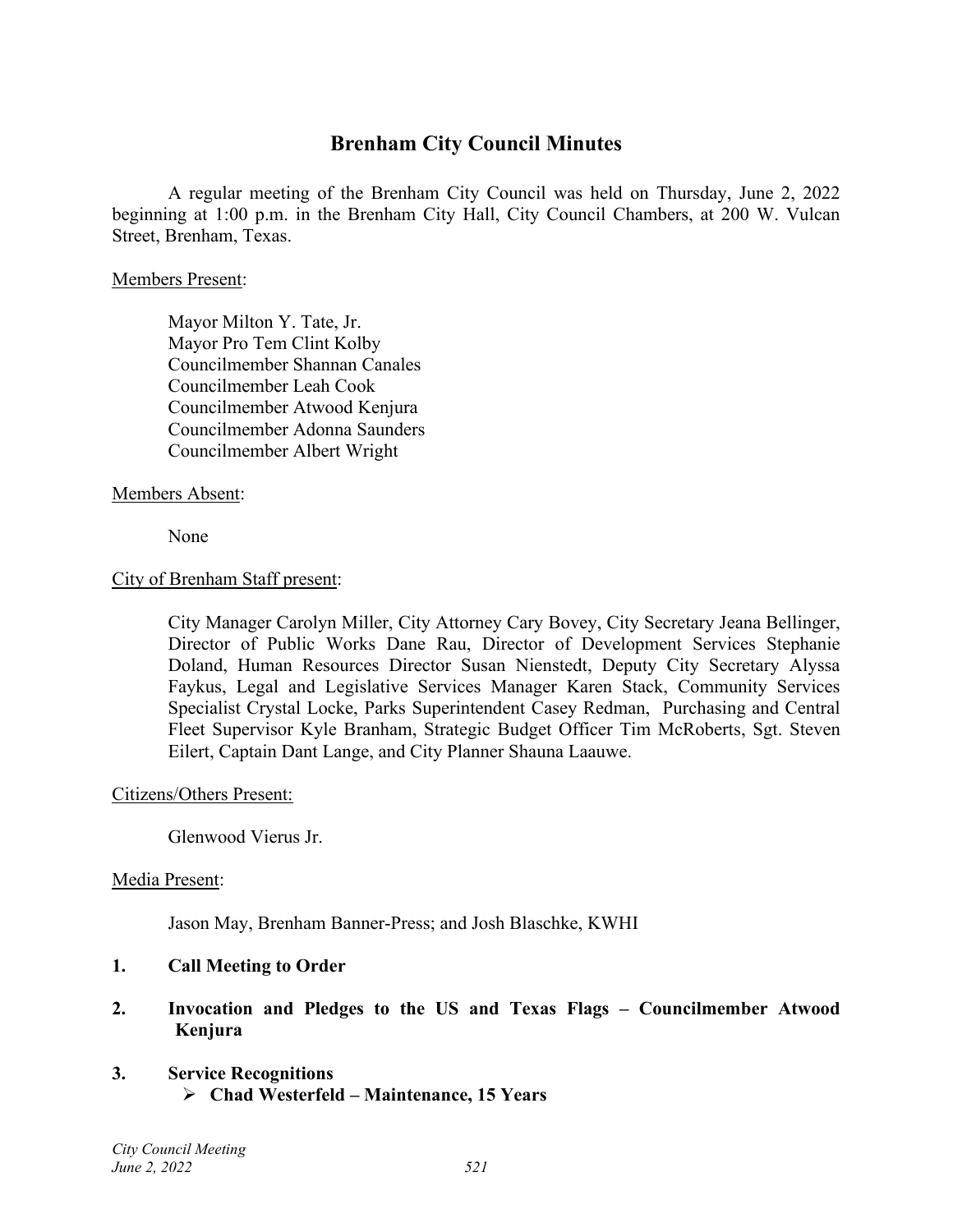#### **4. Citizens Comments**

No comments received

#### **CONSENT AGENDA**

- **5. Statutory Consent Agenda**
	- **5-a. Approve the Minutes from the May 16, 2022 Workshop Budget Meeting and May 19, 2022 Regular Meeting**
	- **5-b. Approve Ordinance No. O-22-010 on Its Second Reading Adopting a Final Redistricting Plan**
	- **5-c. Approve a Noise Variance for The City of Brenham for the Summer Sip and Art Walk to be Held on June 11, 2022 in Downtown Brenham from 3:00 P.M. to 7:00 P.M.**
	- **5-d. Approve a Noise Variance for The City of Brenham for Hot Nights Cool Tunes to be Held on July 9, 16, 23, and 30, 2022 at the Courthouse Square from 7:00 P.M. to 10:00 P.M.**
	- **5-e. Approve a Noise Variance Request from the Washington County Historical Juneteenth Association for the Juneteenth Freedom of Slavery Celebration on June 17, 2022 from 5:00 P.M. to 10:00 P.M. and June 18, 2022 from 10:00 A.M. to 10:00 P.M. at Fireman's Park**
	- **5-f. Approve a Noise Variance from Melvin Preston for the Palestine Family Reunion to be Held on June 18, 2022 at Henderson Park from 12:00 P.M. to 10:00 P.M.**
	- **5-g. Approve a Noise Variance from Margaret Moore for a Birthday Party to be Held on June 18, 2022 at 701 Parkview Street from 12:00 P.M. to 11:00 P.M.**
	- **5-h. Approve a Noise Variance from Ballad of the Bird Dog for a Grand Opening Event to be Held at 100 E. Alamo Street on June 25, 2022 from 9:00 A.M to 6:00 P.M.**

A motion was made by Councilmember Wright and seconded by Councilmember Saunders to approve the Statutory Consent Agenda Items 5.a. thru 5.h. as presented.

Mayor Tate called for a vote. The motion passed with Council voting as follows:

| Mayor Milton Y. Tate, Jr.     | <b>Yes</b> |
|-------------------------------|------------|
| Mayor Pro Tem Clint Kolby     | Yes        |
| Councilmember Shannan Canales | Yes        |
| Councilmember Leah Cook       | Yes        |
| Councilmember Atwood Kenjura  | Yes        |
| Councilmember Adonna Saunders | Yes        |
| Councilmember Albert Wright   | Yes        |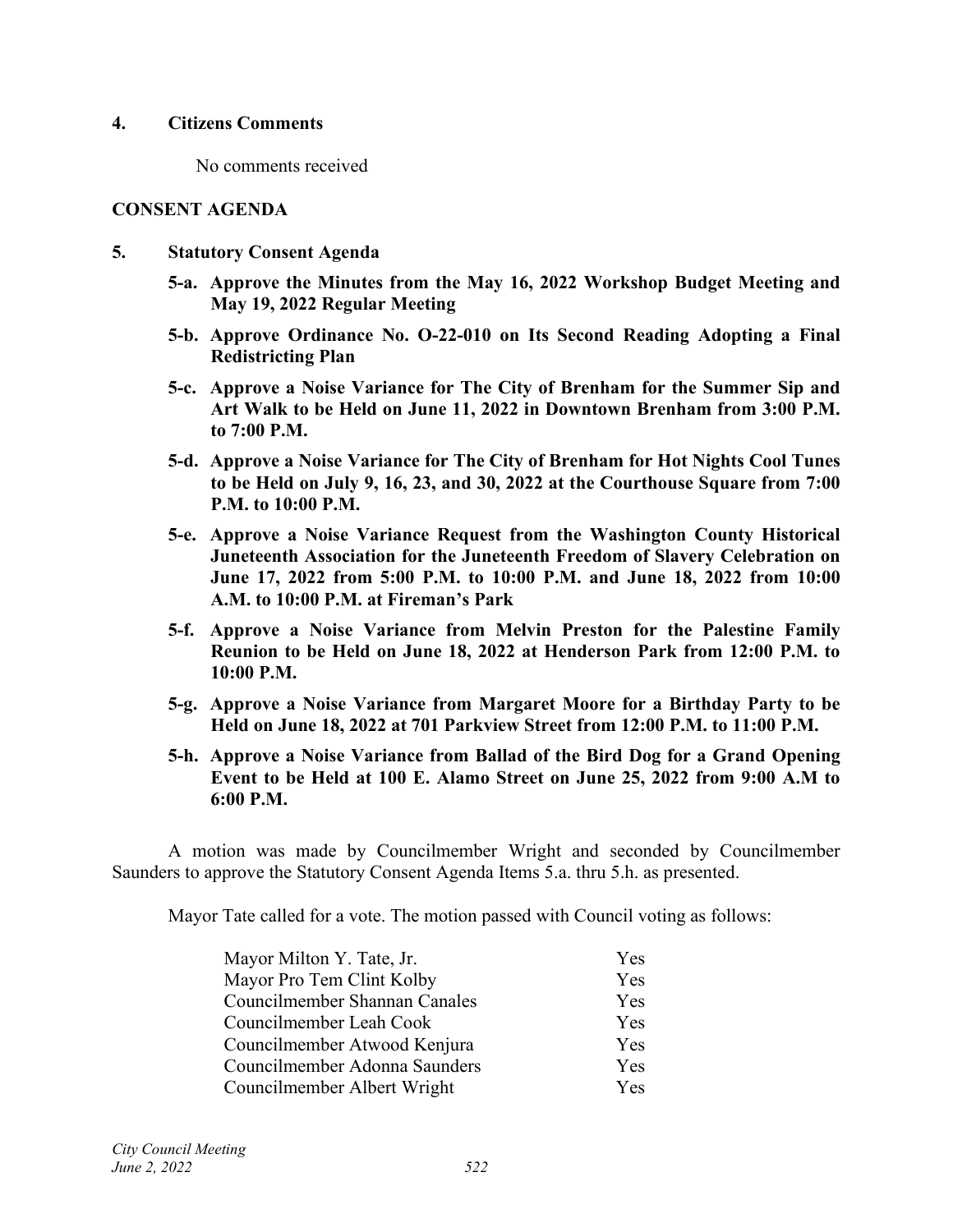## **PUBLIC HEARING AND ASSOCIATED ACTION ITEM**

**6. Public Hearing, Discussion and Possible Action on an Ordinance on Its First Reading Amending Appendix A – 'Zoning' of the Code of Ordinances of the City of Brenham for an Amendment to the City of Brenham's Official Zoning Map to Change the Zoning District From a Manufactured Home Residential Use District (R-3) to a Commercial, Research and Technology Use District (B-2) on Approximately 1.0 Acre of Land Currently Addressed as 151 FM 109, Being Further Described as Tract 81 of the John Carrington Survey, Abstract No. 120 in Brenham, Washington County, Texas (Case No. P-22-014)**

Mayor Tate opened the Public Hearing.

City Planner Shauna Laauwe presented this item. Laauwe said the subject tract is a 1.0 acre property located on the south side of FM 109 and approximately 425 feet west of State Highway 36 South. It is currently zoned as R-3, Manufactured Home Residential Use District. The property contains two dilapidated mobile homes and several accessory structures. The applicant is in the process of purchasing the property and wishes to redevelop the site with warehouse storage and office use.

In order to build the proposed changes, the property needs to be zoned as B-2, Commercial Research and Technology Use District. Laauwe said this request fits the Future Land Use Plan and the Planning and Zoning Commission unanimously recommended approval of the request at its May 23, 2022 meeting. Laauwe received one written comment in favor of the zoning change.

There were no citizen comments.

Mayor Tate closed the Public Hearing.

A motion was made by Councilmember Canales and seconded by Councilmember Saunders to approve an ordinance on its first reading amending Appendix  $A - 'Zoning'$  of the Code of Ordinances of the City of Brenham for an amendment to the City of Brenham's Official Zoning Map to change the zoning district from a Manufactured Home Residential Use District (R-3) to a Commercial, Research and Technology Use District (B-2) on approximately 1.0 acre of land currently addressed as 151 FM 109, being further described as Tract 81 of the John Carrington Survey, Abstract No. 120 in Brenham, Washington County, Texas (Case No. P-22- 014).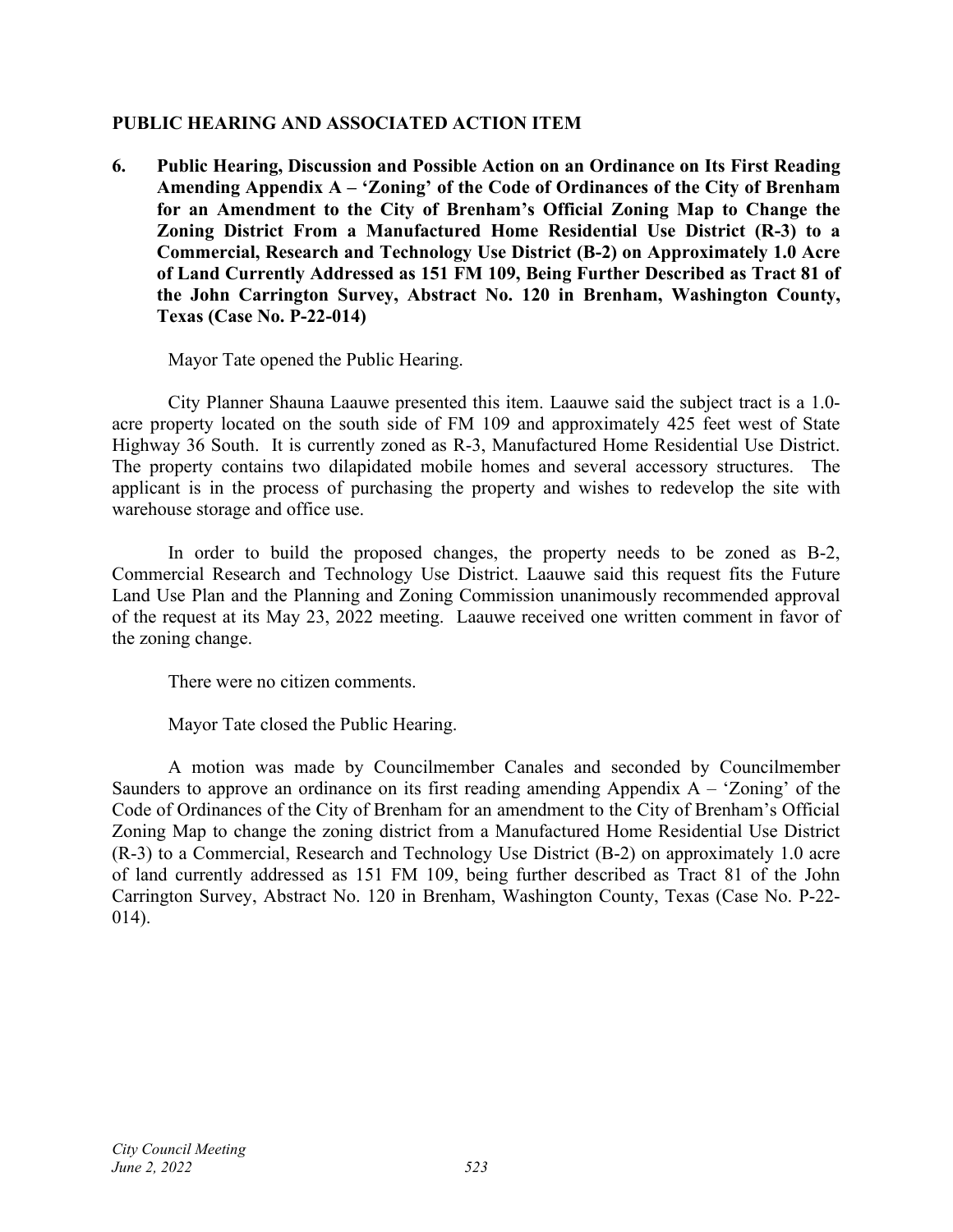Mayor Tate called for a vote. The motion passed with Council voting as follows:

| Mayor Milton Y. Tate, Jr.     | Yes        |
|-------------------------------|------------|
| Mayor Pro Tem Clint Kolby     | Yes        |
| Councilmember Shannan Canales | Yes        |
| Councilmember Leah Cook       | Yes        |
| Councilmember Atwood Kenjura  | Yes        |
| Councilmember Adonna Saunders | Yes        |
| Councilmember Albert Wright   | <b>Yes</b> |

## **REGULAR SESSION**

**7. Discuss and Possibly Act Upon Resolution No. R-22-021 Authorizing the Execution of an Agreement with the Texas Department of Transportation for the Temporary Closure of State Right-of-Way in Connection with the 2022 Downtown Summer Concert Series, Hot Nights, Cool Tunes, to be Held on July 9, 16, 23, and 30, 2022 and Authorize the Mayor to Execute Any Necessary Documentation** 

Recreation Specialist Crystal Locke presented this item. Locke said the City of Brenham's annual Summer Concert Series, Hot Nights, Cool Tunes will be returning July 9, 16, 23, and 30, 2022 featuring a variety of bands and a classic car show. This is a free, public event. There will be one state right-of-way lane closure on Alamo Street to allow for the car show and the stage for the bands. Locke explained that because a portion of the state highway system will be closed, the City must execute an agreement with the Texas Department of Transportation.

Councilmember Kenjura asked Locke if city staff had ever considered moving the concert permanently to the Commerce Street parking lot. Locke said due to the lack of trees in that region of downtown, it would be very hot for concert goers. Changing the location to the Commerce Street parking lot also presents a challenge of where to host the classic car show.

A motion was made by Councilmember Canales and seconded by Councilmember Cook to approve Resolution No. R-22-021 authorizing the execution of an agreement with the Texas Department of Transportation for the temporary closure of state right-of-way in connection with the 2022 Downtown Summer Concert Series, Hot Nights, Cool Tunes, to be held on July 9, 16, 23, and 30, 2022 and authorize the Mayor to execute any necessary documentation.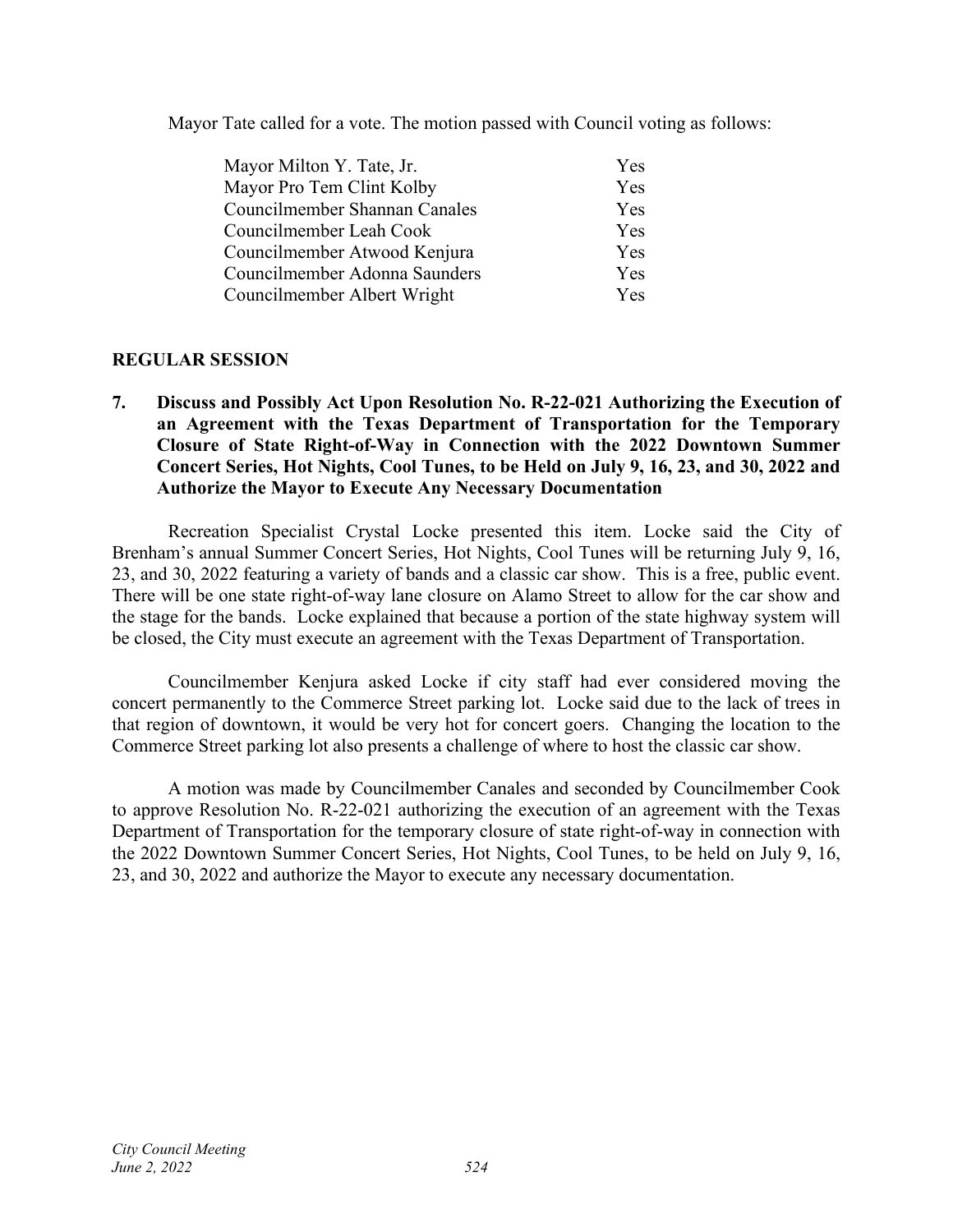Mayor Tate called for a vote. The motion passed with Council voting as follows:

| Mayor Milton Y. Tate, Jr.     | <b>Yes</b> |
|-------------------------------|------------|
| Mayor Pro Tem Clint Kolby     | Yes        |
| Councilmember Shannan Canales | Yes        |
| Councilmember Leah Cook       | Yes        |
| Councilmember Atwood Kenjura  | Yes        |
| Councilmember Adonna Saunders | Yes        |
| Councilmember Albert Wright   | Yes.       |

## **8. Discuss and Possibly Act Upon a Noise Variance Request from Brenham Outlaws for a Juneteenth Event to be Held on June 18, 2022 at Hattie Mae Flowers Park from 9:00 A.M. to 11:00 P.M. and Authorize the Mayor to Execute Any Necessary Documentation**

Legal and Legislative Services Manager Karen Stack presented this item. Stack stated this event was for a trail riding group. The event would be held after the Juneteenth Parade on June 18, 2022 at Hattie Mae Flowers Park until 11:00 P.M. Stack recommended denial of this request for a number of reasons.

The event is scheduled to end after the closing time of the park. City staff is concerned they will get many complaints due to use of amplified sound equipment late into the night. Park staff also had concerns about the limited amount of parking spaces in the park compared to the anticipated size of the event. The last time this event occurred, the participants also parked horse trailers in the street which effected ingress and egress. In the past, participants also parked on the grass which is a hazard to underground irrigation equipment and to the children who run on the grass.

Additionally, Police Department staff had concerns about a history of disturbances and fights where trail riding groups gather. Stack stated the Police Department does not have the resources for crowd control due to the many Juneteenth events being held on the same day.

City Manager Carolyn Miller asked if city staff had offered the group an alternative. Stack said city staff recommended use of the Washington County Expo due to the horse trailers and additional parking it could offer for a large group.

A motion was made by Councilmember Canales and seconded by Mayor Pro Tem Kolby to deny a noise variance request from Brenham Outlaws for a Juneteenth event to be held on June 18, 2022 at Hattie Mae Flowers Park from 9:00 A.M. to 11:00 P.M.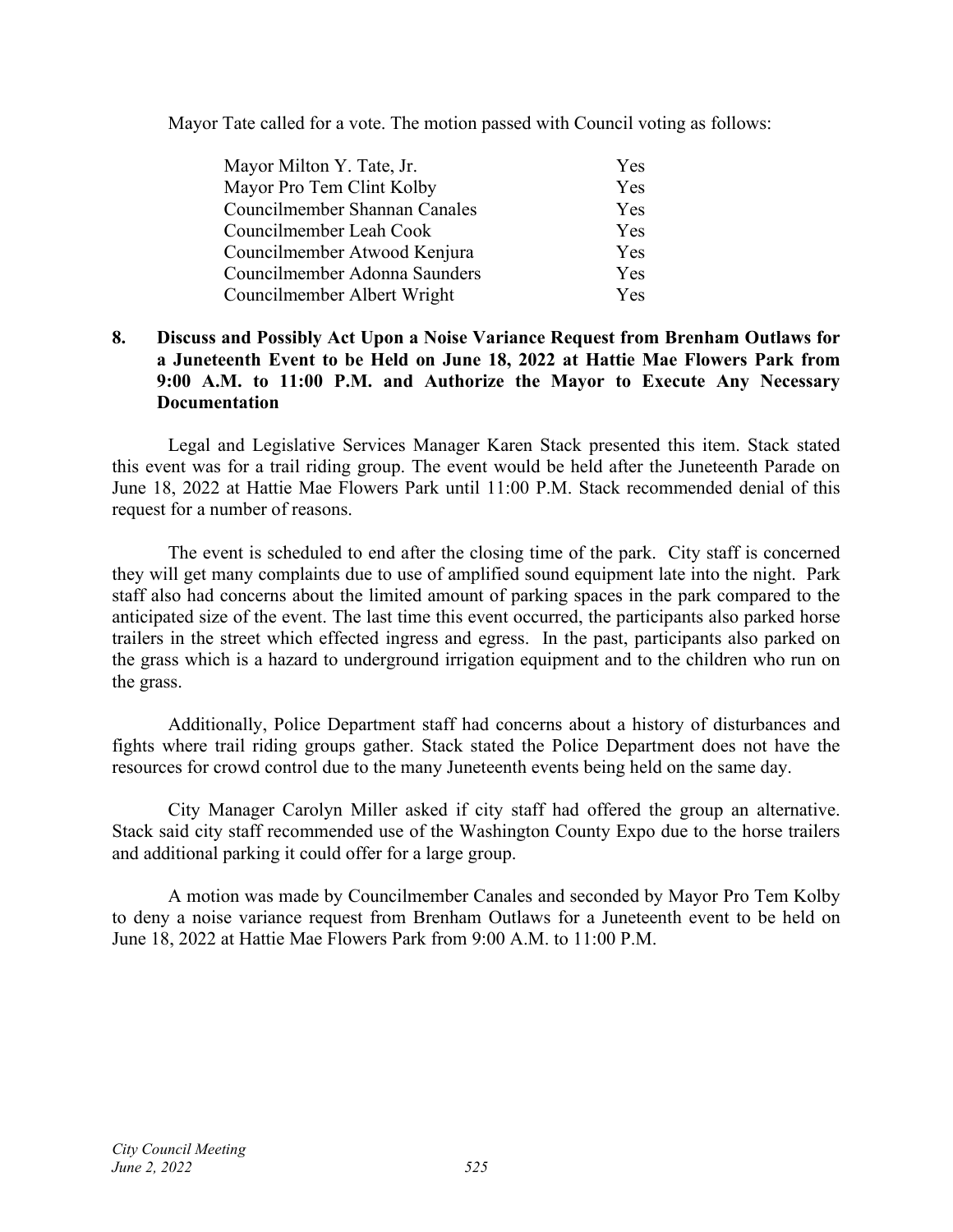Mayor Tate called for a vote. The motion passed with Council voting as follows:

| Mayor Milton Y. Tate, Jr.     | <b>Yes</b> |
|-------------------------------|------------|
| Mayor Pro Tem Clint Kolby     | Yes        |
| Councilmember Shannan Canales | Yes        |
| Councilmember Leah Cook       | <b>Yes</b> |
| Councilmember Atwood Kenjura  | Yes        |
| Councilmember Adonna Saunders | Yes        |
| Councilmember Albert Wright   | <b>Yes</b> |

## **9. Discuss and Possibly Act Upon Bid No. 22-007 for Type "D" Hot Mix Asphalt and Authorize the Mayor to Execute Any Necessary Documentation**

Purchasing and Central Fleet Supervisor Kyle Branham presented this item. Branham said the City Council had approved the termination of its contract with Waller County Asphalt on May 19, 2022 due to the company no longer being able to honor its contract price because of rising costs of asphalt. The City went out for new bids on May 19, 2022 for Type "D" hot mix asphalt. Due to the volatility of the asphalt market, the City requested 6-month, 9-month, and 12-month term pricing. Three bids were received with Waller County Asphalt submitting the lowest bid at \$84.00 a ton delivered and \$75.00 a ton picked up at Waller County Asphalt.

Branham said they chose a 9-month period to get the City through the hot mix asphalt season and will go out for bids once the initial term has been completed to determine current market rates.

A motion was made by Councilmember Canales and seconded by Councilmember Saunders to award Bid No. 22-007 for Type "D" Hot Mix Asphalt to Waller County Asphalt, for a period of 9 months, in the amount of \$84.00 a ton delivered to a job site and \$75.00 a ton if picked up at Waller County Asphalt by City staff and authorize the Mayor to execute any necessary documentation.

Mayor Tate called for a vote. The motion passed with Council voting as follows:

| Mayor Milton Y. Tate, Jr.     | Yes |
|-------------------------------|-----|
| Mayor Pro Tem Clint Kolby     | Yes |
| Councilmember Shannan Canales | Yes |
| Councilmember Leah Cook       | Yes |
| Councilmember Atwood Kenjura  | Yes |
| Councilmember Adonna Saunders | Yes |
| Councilmember Albert Wright   | Yes |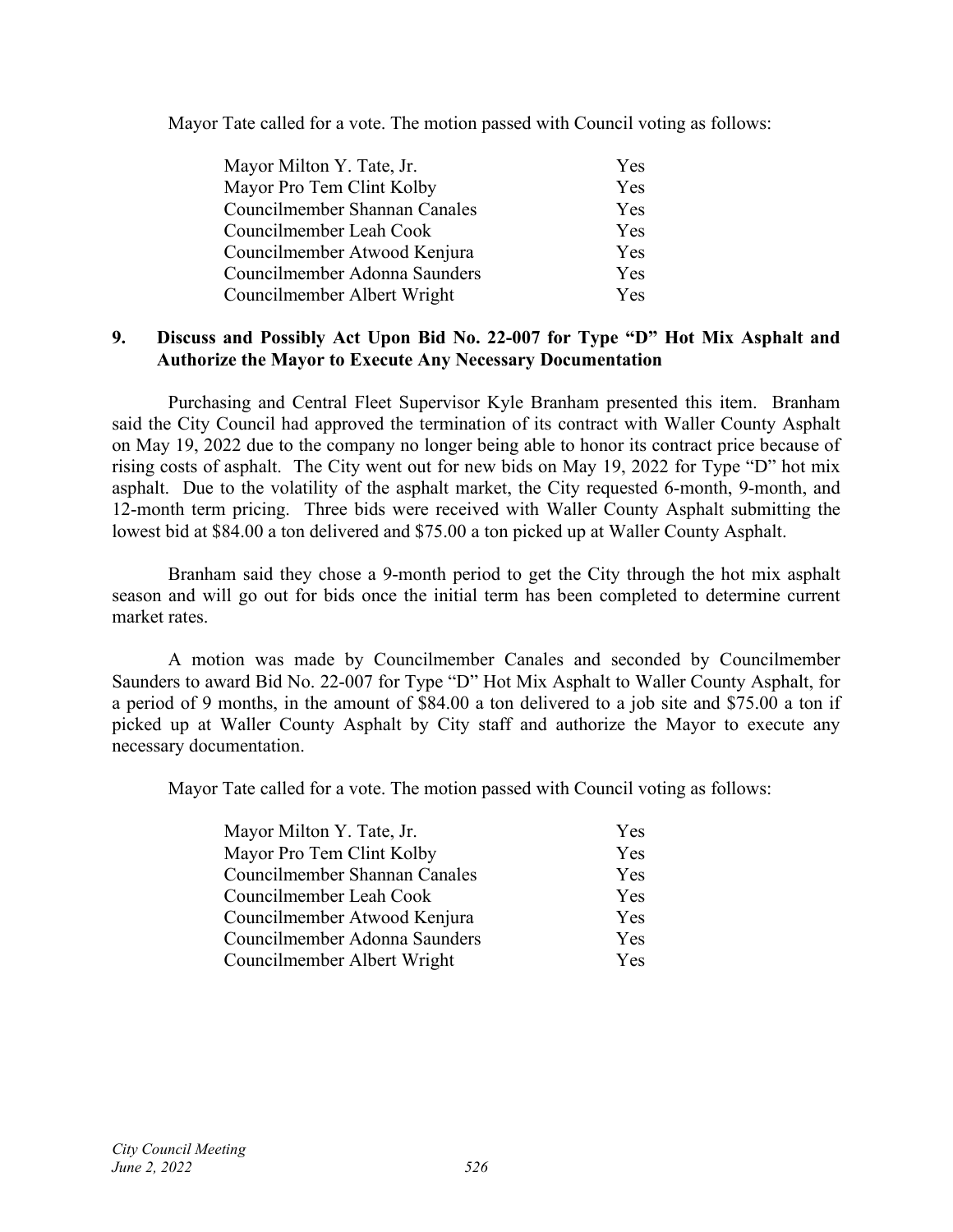## **10. Discuss and Possibly Act Upon an Interlocal Agreement Between the City of Brenham and Purchasing Solutions Alliance (PSA) for a Brazos Valley Council of Governments Purchasing Cooperative for Public Agencies and Authorize the Mayor or City Manager to Execute Any Necessary Documentation**

Purchasing and Central Fleet Supervisor Kyle Branham presented this item. Branham said Wilton's joined the Brazos Valley Council of Governments Purchasing Solutions Alliance (PSA) which will help the city save money on many different types of office supplies. This will also streamline the process for ordering supplies. The purchasing alliance offers various discounts, such as free shipping and volume rebates.

A motion was made by Councilmember Canales and seconded by Councilmember Cook to approve an interlocal agreement between the City of Brenham and Purchasing Solutions Alliance (PSA) for a Brazos Valley Council of Governments Purchasing Cooperative for Public Agencies and authorize the Mayor or City Manager to execute any necessary documentation.

Mayor Tate called for a vote. The motion passed with Council voting as follows:

| Mayor Milton Y. Tate, Jr.     | Yes        |
|-------------------------------|------------|
| Mayor Pro Tem Clint Kolby     | Yes        |
| Councilmember Shannan Canales | Yes        |
| Councilmember Leah Cook       | Yes        |
| Councilmember Atwood Kenjura  | Yes        |
| Councilmember Adonna Saunders | Yes        |
| Councilmember Albert Wright   | <b>Yes</b> |

## **11. Discuss and Possibly Act Upon the Development, Operations, Funding, and Possible Acquisition of the Barnhill Center at the Historic Simon Theater, Including But Not Limited to the Third Addendum to the Memorandum of Understanding Between the City of Brenham and Brenham Main Street Historic Preservation, Inc., and Authorize the Mayor to Execute Any Necessary Documentation**

City Manager Carolyn Miller presented this item. Miller said this is the third addendum to an agreement with Brenham Main Street Historical Preservation, Inc. (BMSHP). Miller explained that in January of 2021, Council approved the second addendum, which continued the reimbursement to BMSHP for quarterly interest on loans encumbering the Barnhill Center. Miller said this third addendum is necessary to continue the interest reimbursements until the City can obtain ownership of the Barnhill. This third addendum authorizes payment in an amount not to exceed \$35,000 to BMSHP for quarterly interest on the existing loans encumbering the Barnhill Center. Miller said she believes this will be the last addendum and the City plans to have a contract executed fully in July to create the legal formation of a corporation and transition ownership of the facility to the City.